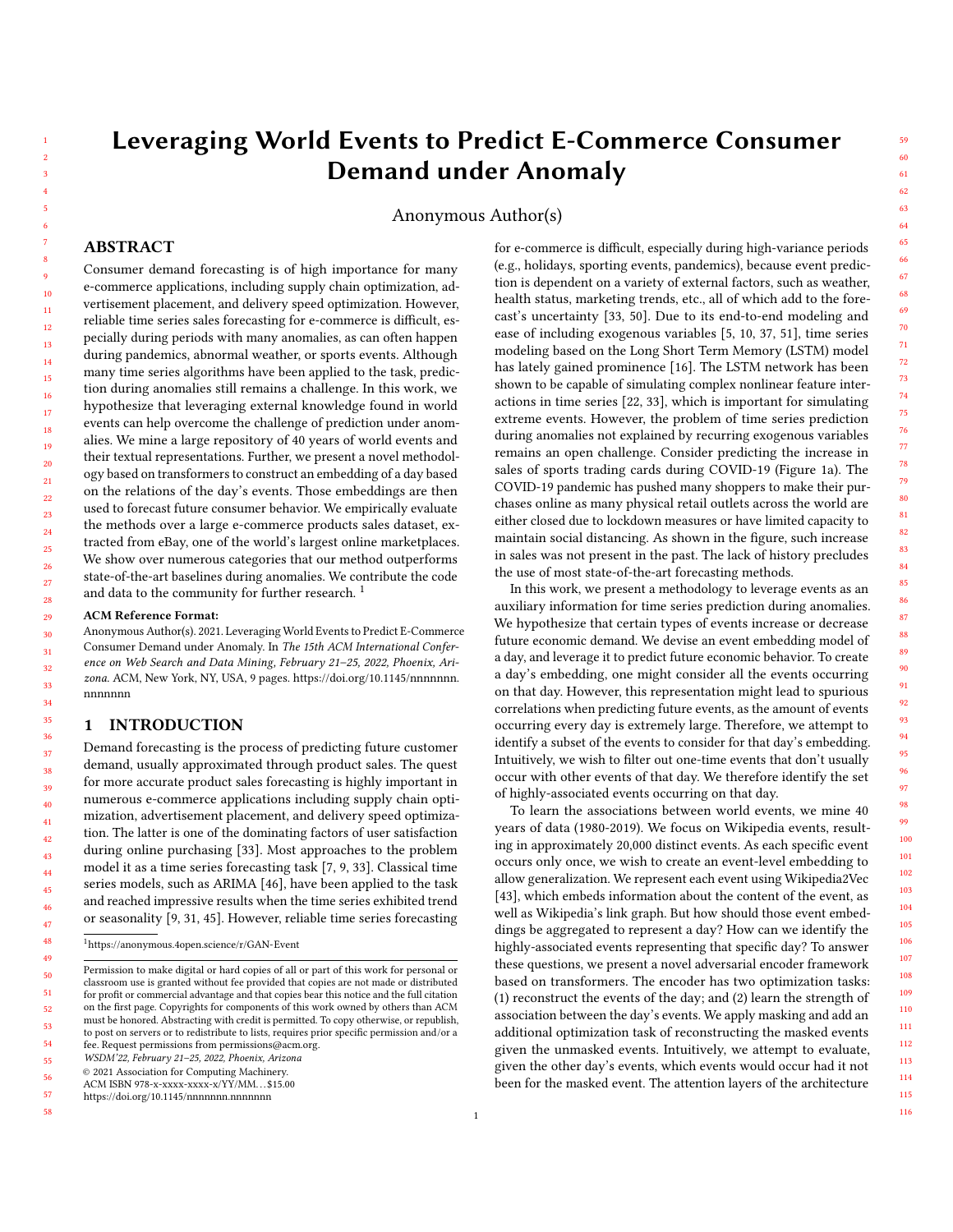WSDM'22, February 21-25, 2022, Phoenix, Arizona Anon. Anon. Anon. Anon. Anon. Anon. Anon. Anon. Anon. Anon. Anon. Anon. Anon. Anon. Anon. Anon. Anon. Anon. Anon. Anon. Anon. Anon. Anon. Anon. Anon. Anon. Anon. Anon. Anon.

<span id="page-1-0"></span>

Figure 1: Sales of the Football Cards category.

allow to create the final day's embedding, while encapsulating the strength of the association between the events. Once each day's embeddings are constructed, we apply a deep learner to learn the association between the day's embeddings and future product sales.

We evaluate our work empirically over five different real-world product sales time series from eBay, in the years 2012–2020. We focus on predictions during anomalies (i.e., the entire year of 2020) and show that leveraging the day's embedding learnt externally significantly boosts the results of the prediction. We compare to state-of-the-art times series methods, including those that include exogenous events. We experiment with several architectures for prediction over the day's embeddings and show LSTMs reach the best results.

The contributions of this work are threefold: (1) We leverage a large repository of world events with their textual representations and present a novel methodology to construct an embedding of a day. The embedding is based on the strength of association of the day's events. The events' relations is learnt based on a novel transformer-based architecture, which learns to reconstruct the day while learning the association between its events. (2) We leverage the day embeddings to forecast future consumer behavior. To the best of our knowledge, this is the first work to successfully show the merit of leveraging world events to predict economic behavior during otherwise unpredicted anomalies. (3) We empirically evaluate the methods over a large e-commerce product dataset, extracted from eBay, one of the world's largest online marketplaces. We show over numerous categories that our method outperforms state-of-the-art baselines during anomalies. We contribute the code and data to the community for further research.

## 2 RELATED WORK

Time series forecasting: Time series forecasting is an integral part of the automation and optimization of business processes, especially in retail and e-commerce [\[8,](#page-8-15) [33\]](#page-8-1). Several studies [\[2,](#page-8-16) [7,](#page-8-2) [24,](#page-8-17) [33,](#page-8-1) [38,](#page-8-18) [47\]](#page-8-19) focused on this task, using various forecasting methods, ranging from statistical ones to advanced deep learning models.

165 166 167 168 169 170 171 172 173 One of the common forecasting approaches is the Autoregressive Integrated Moving Average (ARIMA) model [\[46\]](#page-8-4), which combines an autoregressive (AR) model and a moving average (MA) model. ARIMA has been applied in various domains, such as the food industry [\[9\]](#page-8-3), cryptocurrency industry [\[44\]](#page-8-20), and e-commerce [\[33\]](#page-8-1). AR models forecast future values using a linear combination of the past values, applying a regression of the variable against itself. Contrary to AR models, MA models predict future values based on the average of past observations, with an equal weight for all.

Other MA models, like the exponential moving average, assign to past observations exponentially decreasing weights over time [\[17\]](#page-8-21).

With the increasing popularity of deep learning methods, many neural network architectures have been applied to time series prediction and showed promising results [\[4,](#page-8-22) [33\]](#page-8-1). One of the advantages of these models is the accurate results they achieved on both linear and nonlinear data, contrary to the statistical methods that have been tailored for linear data. Recurrent Neural Networks (RNNs) and in particular Long Short Term Memory Networks (LSTMs) were successfully applied for numerous time series forecasting tasks [\[5,](#page-8-8) [10,](#page-8-9) [11,](#page-8-23) [37,](#page-8-10) [51\]](#page-8-11). The main reason for their superior performance is their ability to capture long-term dependencies [\[16\]](#page-8-12), as often needed during time series prediction. Additional studies also attempted other architectures, such as convolutional neural networks (CNNs) [\[47\]](#page-8-19).

Sales forecasting: Sales forecasting is a special case of time series forecasting. Many of the sales forecasting models address e-commerce scenarios [\[2,](#page-8-16) [33,](#page-8-1) [38,](#page-8-18) [47\]](#page-8-19) and specific domains, such as Fashion [\[7,](#page-8-2) [24\]](#page-8-17). Most of them apply deep learning models, which are able to predict future values based on external features alongside past values. Statistical models (e.g., ARIMA), on the other hand, have access to past values only. [Loureiro et al.](#page-8-17) proposed to use a multi-layer feedforward neural network for sales forecasting in the fashion retail industry. They use product information (e.g., product color and size) along with the sales history. Recently, [Qi](#page-8-1) [et al.](#page-8-1) proposed a Seq2Seq architecture (GRU) for product sales forecasting in e-commerce, exploiting heterogeneous sales-related features, proactive promotion campaigns, and competing relations between substitutable products.

A more general framework to handle exogenous variables during time series prediction was presented by [Taylor and Letham.](#page-8-24) Their algorithm, Prophet [\[39\]](#page-8-24), is based on an additive model where nonlinear trends are fit with seasonality and holidays or other recurrent events. It was applied in numerous studies and achieved state-of-theart (SOTA) performance [\[40,](#page-8-25) [44\]](#page-8-20). Recently, NeuralProphet [\[39,](#page-8-24) [41\]](#page-8-26), a neural network-based extension of Prophet, reached SOTA results for several time series prediction tasks. In this work, we suggest a modeling that includes a wide variety of exogenous variables represented by world events, and present a model that learns to leverage their embedding for sales forecasting.

Prediction under anomalies: Although time series forecasting models continue to improve, still, most models struggle to handle time series anomalies, i.e., points in time that exceed normal behavior (e.g., seasonality and trendiness) [\[12\]](#page-8-27). Most works until today handled the task of anomaly identification [\[13,](#page-8-28) [26–](#page-8-29)[28\]](#page-8-30), but the task of prediction during anomalies still remains a challenge [\[27\]](#page-8-31). In this work, we attempt to improve forecasting during anomalies by leveraging world events.

Leveraging world events: World events are a significant part of history. The task of future event prediction has been tackled many times in recent years [\[34,](#page-8-32) [48,](#page-8-33) [49\]](#page-8-34), while leveraging world events was recently shown to be useful for various tasks, such as web search [\[36\]](#page-8-35) and stock market movement prediction [\[49\]](#page-8-34). However, to the best of our knowledge, leveraging world events has not been applied to time series forecasting tasks. The closest attempt was made in [\[39\]](#page-8-24), where the authors used hand-picked recurring events as part of their forecasting model. Moreover, they only considered

174

229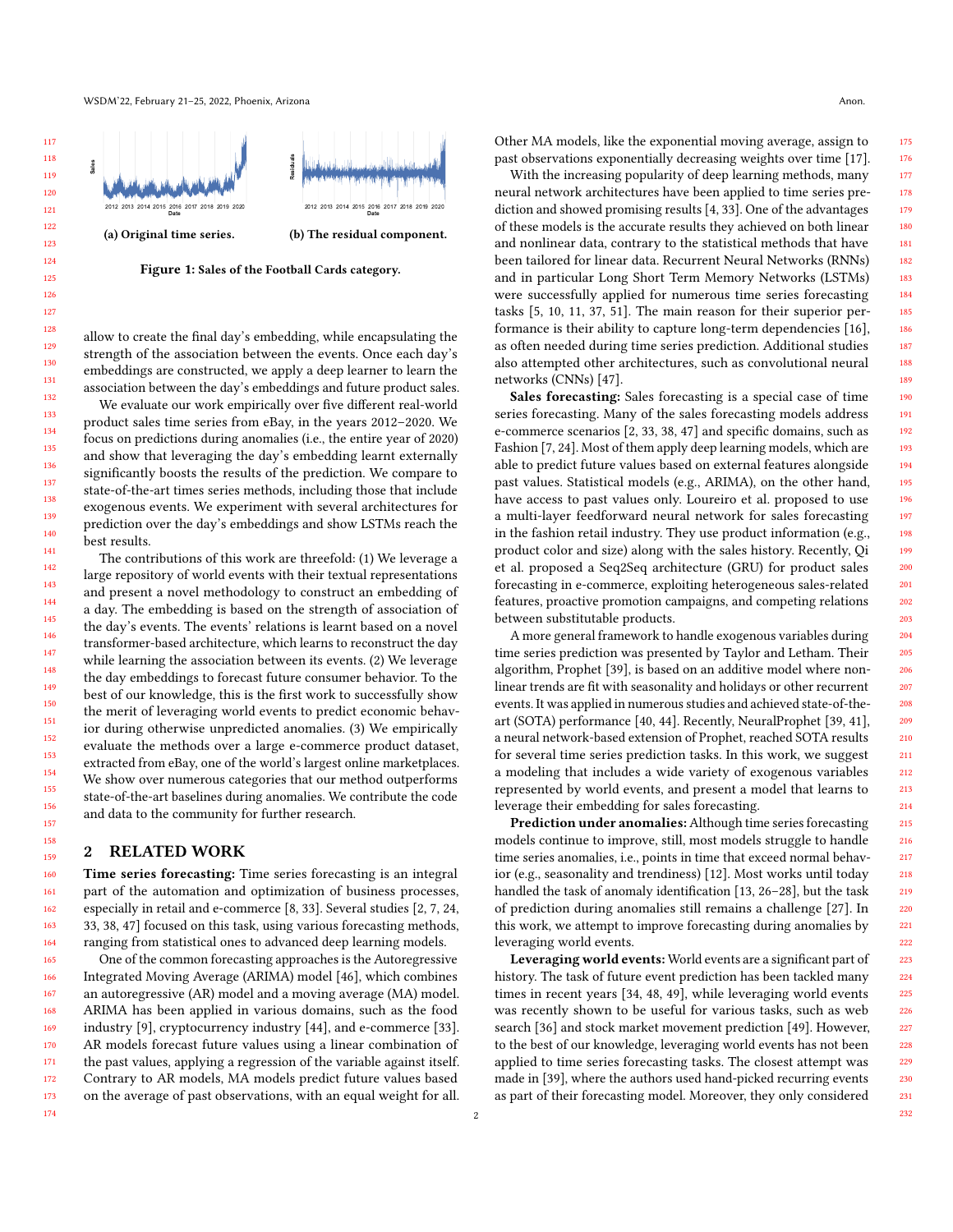event dates without understanding their content and associations. In this work, we leverage world events for product sales prediction. To overcome the fact that most events are one-time occurrences, thus prohibiting generalization, we use their textual descriptions and links from Wikipedia and create event embeddings. We then present a generative-adversarial model that attempts to understand deep relations between those events.

## <span id="page-2-2"></span>3 PROPOSED METHOD

Let  $c$  be a category of products,  $S_t^c$  the product demand of category  $c$  on day  $t$  (i.e., the total number of items in this category sold that day), and  $E_t$  the set of all events that occurred on day  $t$ . Given a category  $c$  and a day  $t$ , our goal is to predict future sales in a window of *W* days:  $S_t^c$ , ...,  $S_{t+W-1}^c$ , given historical product sales  $S_{t-1}^c, S_{t-2}^c, ..., S_{t-N}^c$  and world events  $E_{t-1}, ..., E_{t-N}$ , where N is the history length (in days).

250 251 252 253 254 255 256 257 In this section, we introduce GAN-Event, a novel adversarial encoder framework based on transformers that is designed to learn the deep relations between world events. We leverage adversarial training where our generator  $(G)$  and discriminator  $(D)$  are based on transformers [\[42\]](#page-8-36) instead of the commonly used multilayer perceptrons [\[14\]](#page-8-37). Using transformers allows us to receive an input of varying size of events, as the number of events per day can change among days.

258 259 260 261 262 263 264 265 266 267 268 269 270 271 272 273 274 275 Let  $z \in \mathbb{R}^{n_t \cdot d}$  be a vector of event embeddings, where  $n_t$  is the number of events on day  $t$ , and  $d$  is the embedding size. We define the generator  $G(z; \theta_q)$  as a differentiable function  $G : \mathbb{R}^{n_t \cdot d} \rightarrow$  $\mathbb{R}^{n_t \cdot d}$  represented by a transformer encoder with parameters  $\theta_q$ . The function outputs a vector  $z' \in \mathbb{R}^{n_t \cdot d}$  of generated event embeddings. Additionally, we define the discriminator  $D(z; \theta_d)$  to be a differentiable function  $D : \mathbb{R}^{n_t \cdot d} \to \mathbb{R}$  represented by a transformer encoder with parameters  $\theta_d$ . The function outputs a single scalar,  $D(z)$ , representing the probability that  $z$  came from the dataset (i.e., a real day's events) rather than the generator  $G$ . We train  $G$  to reconstruct the events of the day, i.e., generate events (Section [3.1\)](#page-2-0), while the discriminator  $D$  learns the strength of association between the day's events (Section [3.2\)](#page-3-0). It aims to discriminate between a real day's events to generated ones. See Figure [2c](#page-3-1) for an illustration of the GAN-Event architecture. Finally, we present the GAN-Event LSTM model (Section [3.3\)](#page-3-2), which leverages the representation generated by the adversarial encoder for sales forecasting.

#### <span id="page-2-0"></span>3.1 GAN-Event Generator

276 277

290

278 279 280 281 282 283 284 285 286 287 288 289 The GAN-Event generator (architecture illustrated in Figure [2a\)](#page-3-1) reconstructs events based on the context of other events. Its goal is to learn the distribution of world events in a day. Intuitively, in order to learn this distribution, we need to answer the question: "Assuming events A, B, and C occurred on a certain day. Can we predict the occurrence of event B based on events A and C?". If the answer is yes, we might conclude that event B probably has a strong relation to event A and event C occurrence. By answering this type of question, we can learn an approximation of the deep relations between events. Therefore, the generator has an optimization task to reconstruct events of a day, based on the context of other events occurring in that day.

Formally, for each day  $t$  in our training set, the generator receives as input all the events which occurred that day. We also include the events of the day before it, since the effect of certain events is not immediate. Let these events be  $E = E_t \cup E_{t-1} = \{e_1, e_2, ..., e_n\}.$ For each event  $e \in E$  we create an embedding vector  $v_e$  from Wikipedia2Vec [\[43\]](#page-8-14). Let these vectors be  $V = \{v_{e_1}, v_{e_2}, ..., v_{e_n}\}$ . During training, the generator  $G$  masks  $k$ % of all events. By masking an event, we replace its embedding vector  $v_e$  with a special mask event vector, which is a learned parameter of the model. We call the set of masked events  $E_{mask} \subset E$ , and the new vectors  $V_{mask}$  (which is equal to  $V$  with the masked vector replacing masked events). To reconstruct the masked events, we perform a forward pass through the generator's transformer encoders  $\hat{V} = G(V_{mask})$ . The outputs are the generated events, denoted by  $\hat{V} = \{\hat{v}_{e_1}, \hat{v}_{e_2}, ..., \hat{v}_{e_n}\}.$ 

To measure generation quality, i.e., measure the distance between the input vectors and generated vectors, we use cosine distance. For each day  $t$ , we minimize the following reconstruction loss over the masked events:

<span id="page-2-1"></span>
$$
\min_{\theta_g} L_{rec} = \sum_{e \in E_{mask}} 1 - \cos(v_e, \hat{v}_e)
$$
 (1)

where cos is cosine similarity.

3.1.1 Hausdorff Loss. As the input of events has no special order, using the  $L_{rec}$  loss defined above presents a problem: it is ordersensitive. As shown in Figure [2a,](#page-3-1) the generator attempts to reconstruct the masked event vectors. In case of generating the masked  $e_2$  in the 5<sup>th</sup> place, and the masked  $e_5$  in the 2<sup>nd</sup> place, the result is still fully correct, but  $L_{gen}$  compares the events element-wise and so it would treat it as a mistake. We suggest using Hausdorff Distance to solve this problem.

Definition 3.1 (Hausdorff Distance). Let  $X$  and  $Y$  be two nonempty subsets of a metric space  $(M, d)$ , where  $d(a, B) = \inf \{ d(a, b) \mid$  $b \in B$  is a distance function between a point *a* and a subset *B*. The Hausdorff distance between  $X$  and  $Y$  is defined by:

$$
d_{\mathrm{H}}(X,Y) = \max\left\{\sup_{x \in X} d(x,Y), \sup_{y \in Y} d(X,y)\right\} \tag{2}
$$

Intuitively, this distance metric measures how far two subsets of a metric space are from each other without assuming any ordering. Two sets are close in the Hausdorff distance if there exists a matching between the two that minimizes the pairs distances.

To overcome the drawback discussed above, we use the Hausdorff distance as the generator reconstruction loss  $L_{rec}$ . It measures the distance between the two spaces: the original event embeddings and the generated ones, without specifying event placement. As the above metric is not differentiable, we replace the infimum function with the minimum function. Also, for smoothness, we replace the supremum and the maximum with the average function. Overall, we adapt the reconstruction loss presented in Eq. [1](#page-2-1) to:

<span id="page-2-3"></span>
$$
\min_{\theta_g} L_{rec} = \frac{1}{2} \left[ \frac{1}{|E_{mask}|} \sum_{e \in E_{mask}} \min_{e' \in E_{mask}} d(v_e, \hat{v}_{e'}) + \right]
$$

$$
\sum_{\text{S} \in \mathcal{S}^{\text{max}}} \tag{3}
$$

$$
\frac{1}{|E_{mask}|} \sum_{e \in E_{mask}} \min_{e' \in E_{mask}} d(\hat{v}_e, v_{e'})
$$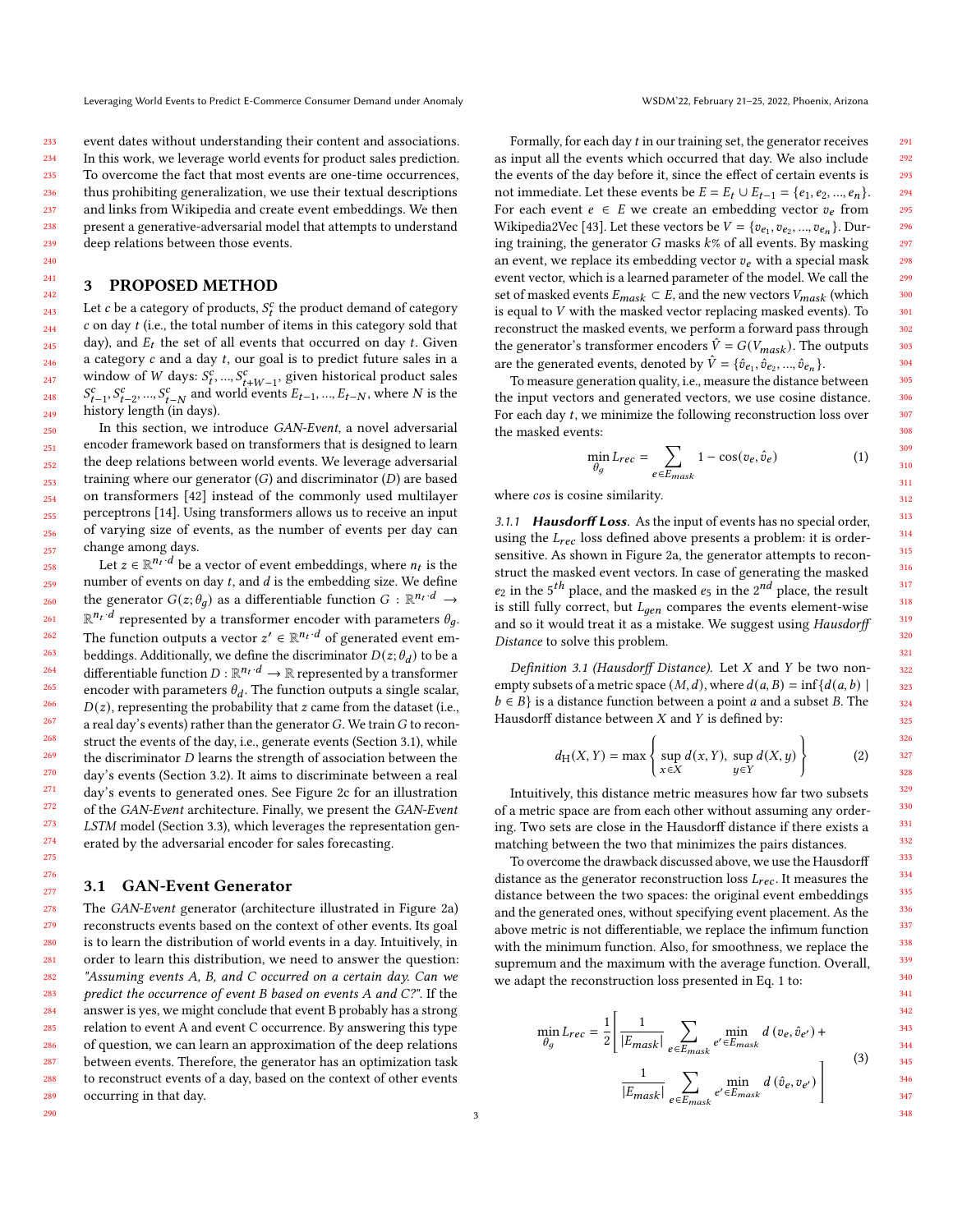$v_{e_2}$   $v_{e_4}$ 

 $v_{e_1}$ 

<span id="page-3-1"></span>

Figure 2: The GAN-Event architecture. (a) Given a set of a real day's events and their corresponding embedding vectors, the generator G masks k% of the events randomly, and attempts to reconstruct the masked events based on the unmasked events. (b) The discriminator D learns the strength of association between the day's events. It receives a set of event embeddings and predicts whether the set of events is from a real day or not. (c) Given a set of a real day's events, GAN-Event uses  $G$  to reconstruct some of them (the events  $G$  masked) and then executes  $D$  to distinguish between the real day and  $G$ 's output. We use Hausdorff loss as an additional regulator that minimizes the distance between the reconstructed and original events.

where  $d(\cdot)$  can be any distance metric. We chose to use the cosine distance  $d(x, y) = 1-\cos(x, y)$ , and experiment with other functions in our experiments.

A loss based on the Hausdorff distance was presented and used over image segmentation and localization tasks [\[20,](#page-8-38) [35\]](#page-8-39). To the best of our knowledge, we are the first to use it as a generic framework that can use any distance function, such as  $L_1, L_2$ , or cosine distance. In addition, we are the first to use this kind of loss in generative adversarial networks and show several experiments based on it.

## <span id="page-3-0"></span>3.2 GAN-Event Discriminator

The discriminator  $D$ 's task is to learn the strength of association between the day's events. Similarly to the generator, the discriminator model is also transformer-based. See Figure [2b](#page-3-1) for an illustration of its architecture. Given a set of events, the discriminator learns to differentiate between two scenarios: (1) the given set of events belongs to a real day or (2) the given set of events contains generated events. Formally, given  $V = \{v_{e_1}, v_{e_2}, ..., v_{e_n}\}$ , our task is to predict 1 (real) or 0 (fake). We utilize the adversarial learning approach, and therefore, while the role of the discriminator is to discriminate between real and fake days, the generator tries to "fool" it, resulting in the following adversarial loss:

$$
\min_{\theta_g} \max_{\theta_d} L_{adv} = \mathbb{E}_{v \sim V} \log (D (v)) \n+ \mathbb{E}_{v \sim V_{mask}} \log (1 - D (G (v)))
$$
\n(4)

The final loss of the GAN-Event is therefore:

$$
\min_{\theta_g} \max_{\theta_d} \lambda_r \cdot L_{rec} + \lambda_d \cdot L_{adv}
$$

where  $\lambda_d$ ,  $\lambda_r$  are parameters of the model, representing the weights of the reconstruction and adversarial losses, respectively.

## <span id="page-3-2"></span>3.3 GAN Event LSTM

Long Short-Term Memory (LSTM) networks showed significant performance on many real-world applications due to their ability to capture long-term dependencies [\[19\]](#page-8-40). Therefore, we leverage

GAN-Event along with an LSTM model for sales forecasting. For every day  $t$ , the input of the model is a vector which combines the sales value and the day's embedding vector  $v_t$ . Our task is to predict the sales of the next  $W$  days. To construct  $v_t$ , we wish to leverage not only the events of that day but also their relations. We wish to approximate the strength of association between the events, in addition to the event representations. For that, we use the trained generator of GAN-Event (Section [3.1\)](#page-2-0): For each event  $e \in E$ , we mask its matching vector  $v_e$  and unmask the other vectors. We pass all these vectors through the generator, which reconstructs the masked event vector as  $\hat{v}_e$ . If this event has a strong relation to the other events, the generator will succeed to reconstruct the right event. Therefore, if the association is low the reconstruction will be low as well. We set  $v_t$  to be the mean of  $\hat{v}_e$  for every  $e \in E$ .

## 4 EXPERIMENTAL SETUP

#### <span id="page-3-4"></span>4.1 Datasets

In this work, we used two real-world datasets. The first is a worldevent dataset extracted from Wikipedia using DBpedia and Wikidata. [2](#page-3-3) The second is an e-commerce product dataset, extracted from eBay, one of the world's largest online marketplaces.

World-event dataset. For the world-event dataset, we leveraged Wikipedia. We mined DBpedia and Wikidata to extract structured data from Wikipedia. Specifically, we focused on entities from the top 14 categories of the DBpedia ontology class Event. For each category, we mined entities with the corresponding event type from DBpedia (e.g., dbo:FootballMatch), that have an associated Wikipedia entry and date of occurrence. Then, to validate our data and complete missing values, we mined the date of occurrence from the corresponding Wikidata entities. Finally, we filtered out all events with an invalid occurrence date, or out of our focus period of 1980 until 2020. After the pre-processing stage, our event dataset contained 16,766 world events.

<span id="page-3-3"></span> $2$ We publish our code and data:<https://anonymous.4open.science/r/GAN-Event>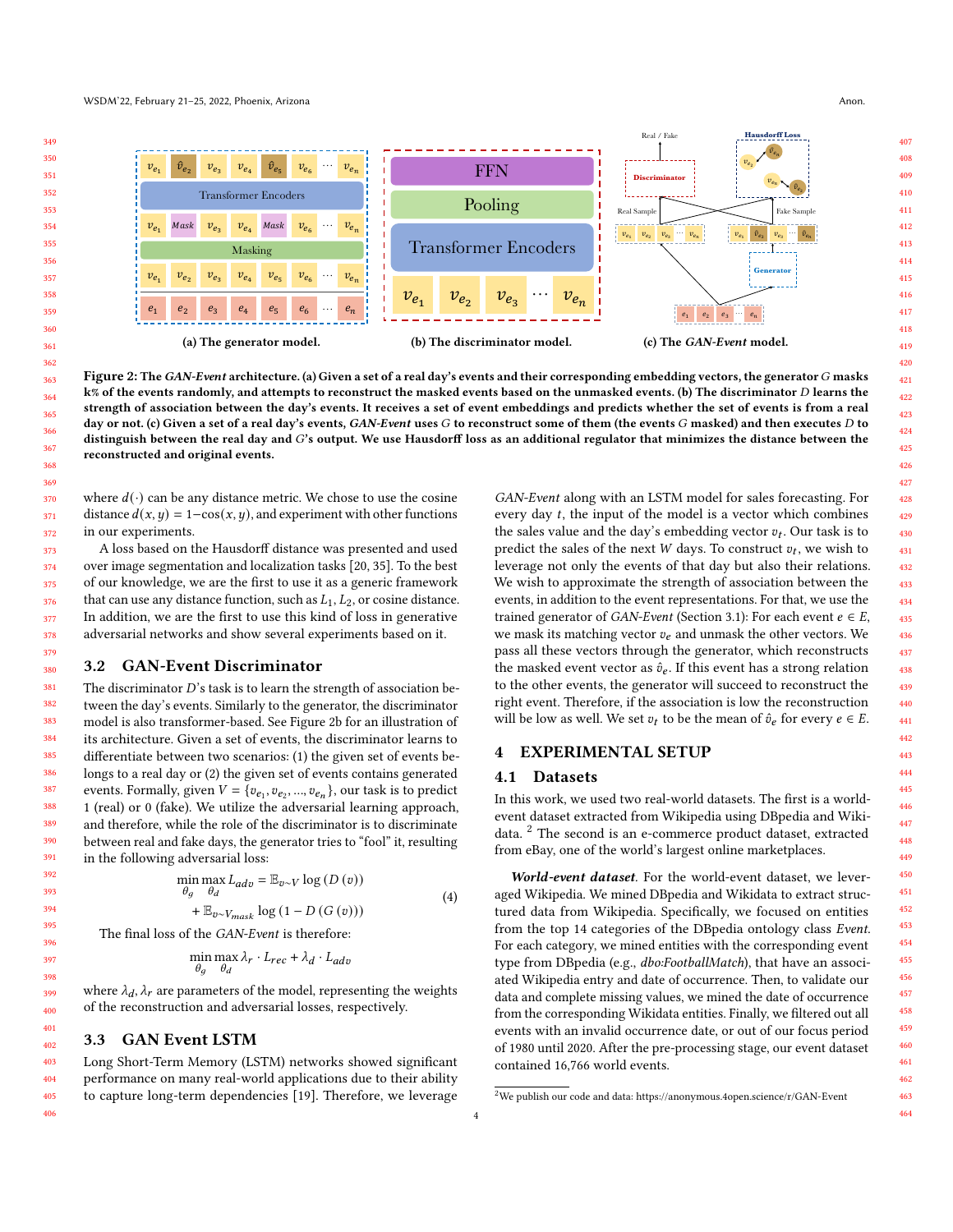Leveraging World Events to Predict E-Commerce Consumer Demand under Anomaly WSDM'22, February 21-25, 2022, Phoenix, Arizona

<span id="page-4-0"></span>Table 1: E-commerce dataset characteristics: average of daily sale volume and residual. The values are divided into 4 categories: Extremely High, High, Medium, and Low.

|                       |        | Training Set (2012-9) |        | Test Set (2020)       |
|-----------------------|--------|-----------------------|--------|-----------------------|
| Category Name         | Volume | Residual              | Volume | Residual              |
| Football Cards        | Medium | Medium                | High   | High                  |
| Cell Phone Cases      | High   | High                  | High   | Medium                |
| Disposable Face Masks | Low    | Low                   | High   | <b>Extremely High</b> |
| Wrist Watches         | Medium | Low                   | Low    | Low                   |
| Men's Athletic Shoes  | Medium | Low                   | Medium | Low                   |

To obtain embeddings for each event in our dataset, we leverage Wikipedia2Vec [\[43\]](#page-8-14), which embeds information about the content of the event, as well as Wikipedia's link graph. We used a pre-trained model of Wikipedia2Vec, which produces vector representations for words and entities in Wikipedia, with an embedding dimension of 100.

E-commerce dataset. We used e-commerce data collected from the US site of eBay, and restricted the data to purchases of items in the US only. We focused on leaf categories within the site's category taxonomy as they provide the lowest granularity with sufficient purchase information. We examined the following categories that demonstrated high sales volumes during 2020: Football Cards, Cell Phone Cases, Disposable Face Masks, Wrist Watches and Men's Athletic Shoes. These categories are spanning diverse domains in order to show novelty across multiple disciplines. These categories are ranging from extraordinarily anomalous categories to categories with fewer anomalies.

500 501 502 503 504 505 506 507 508 509 510 511 In this paper, we are interested in evaluating the ability of our model to predict anomalies in a given signal. We consider each category as a time series of sales and attempt to define the points of anomalies. A well-known approach [\[39\]](#page-8-24) to identify anomalies in times series is to first calculate its residuals using "Seasonal and Trend decomposition using Loess" (STL) [\[6\]](#page-8-41), and then identify the high residuals to be anomalies. The underlying idea of STL is to subtract the trend (moving average) and seasonality (average period signal) from the original time series, resulting in what is referred to as residuals (see Figure [1b](#page-1-0) for an illustration). Prior work considers these residuals as anomalies [\[30,](#page-8-42) [32\]](#page-8-43), and specifically we focus on high residual values to represent the time series anomalies.

512 513 514 515 516 517 518 Table [1](#page-4-0) presents the average sales volume and residual for each category, where the values are divided into 4 buckets: Extremely High, High, Medium, and Low. Consider, for example, the Disposable Face Masks category. All its daily sales values were nearly zero until December 2019, and then its sales peaked in a short period, due to the COVID-19 pandemic. Hence, this category is unusual and with a very limited short history.

519 520 521 Each category's time series is split into training and test periods: the training set is composed of 8 years of data in total (2012-2019), while the test set includes one year (2020).

## <span id="page-4-3"></span>4.2 Baselines

We empirically compare our model to common and state-of-the-art time series forecasting models, ranging from statistical models to deep learning models:

ARIMA. Auto Regressive Integrated Moving Average (ARIMA) is a model that combines an Autoregressive representation and a Moving Average, for time series forecasting. The ARIMA model combines the power of both and has demonstrated high performance in several time series analysis tasks [\[9,](#page-8-3) [31,](#page-8-5) [45\]](#page-8-6). In our implementation, we use the Auto-ARIMA model, which seeks to identify the optimal parameters for an ARIMA model, using the Akaike Information Criterion (AIC) [\[3\]](#page-8-44).

LSTM. A recurrent neural network (RNN) with long short term memory (LSTM) [\[16\]](#page-8-12) that has only historical sales information, without any knowledge of world events. We follow the suggested parameters from the *Darts* library <sup>[3](#page-4-1)</sup>, setting the input chunk length to 365 and the dropout to 0.3.

Prophet. Prophet is a model for forecasting time series data based on an additive approach, where non-linear trends are fit with yearly, weekly, and daily seasonality, plus holiday effects [\[39\]](#page-8-24). In our implementation, we use Prophet's default parameters. In addition, since our e-commerce dataset focuses on the US market, we include the US holidays as events integrated into the model.

Neural Prophet. Neural Prophet is a neural network method for time series forecasting, inspired by Prophet. It leverages Gradient Descent for optimization and models autocorrelation using AR-Net, which has been shown to bring performance improvements in prior work [\[41\]](#page-8-26). We use Neural Prophet's default parameters, and include the US holidays as well.

Event Neural Prophet. One of the advantages of the Prophet algorithm, as compared to pure statistical models, is its ability to include recurring events in their modeling. To evaluate the merit of the algorithmic framework presented in this work, as opposed to the merit of using the external set of events, we present a Neural Prophet variant that considers the same set of events as our model. We add to Neural Prophet all world events with their occurrence time, and refer to the resulting model as Event Neural Prophet.

#### <span id="page-4-2"></span>4.3 Evaluation Metrics

For performance evaluation, we use two common time series metrics – Mean Absolute Error (MAE) and weighted Mean Absolute Percentage Error (wMAPE). These evaluation metrics have been used in many applications, including sales forecasting in e-commerce [\[33\]](#page-8-1) and fashion demand forecasting [\[7\]](#page-8-2).

The Mean Absolute Error (MAE) metric measures the mean absolute difference between the prediction values and the actual values. Therefore, lower MAE values indicate more accurate predictions. Given a predicted sales value  $\hat{y}_i$  and a real sales value  $y_i$  of each day  $i$  in the test set  $D$ , the MAE is defined by:

$$
MAE = \frac{1}{|D|} \sum_{i \in D} |y_i - \hat{y_i}|
$$

522

<span id="page-4-1"></span><sup>3</sup><https://unit8co.github.io/darts/>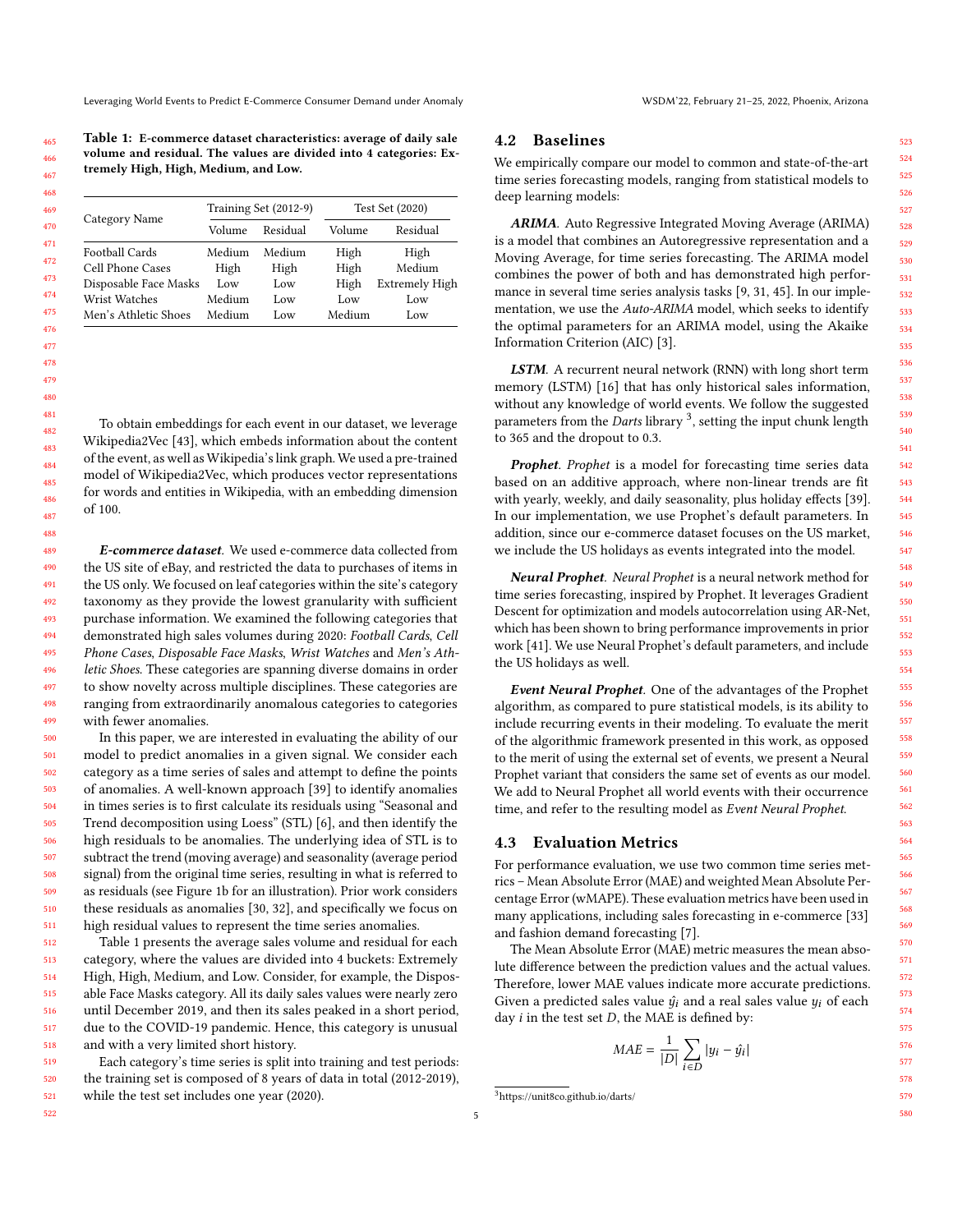[Qi et al.](#page-8-1) suggested a variant of MAE, the weighted Mean Absolute Percentage Error (wMAPE) metric, which is better suited for ecommerce forecasting. The wMAPE metric takes the magnitude of product sales into account by weighting the errors by the actual sales values:

$$
wMAPE = \sum_{i \in D} |y_i - \hat{y_i}| / \sum_{i \in D} |y_i|
$$

This metric is preferred for e-commerce forecasting since popular products with a high volume of sales should contribute more to the metric than unpopular products [\[25,](#page-8-45) [33\]](#page-8-1). We report MAE@K and wMAPE@K for  $K \in \{5, 10, 20\}$ , which evaluate models' performance in the K most anomalous days (i.e., with the largest residual values).

## 4.4 Experimental Methodology

In our experiments, given a category  $c$  and day  $t$  in the test set, our task is to predict future sales in a window of  $W$  days, given a history of size N days (Section [3\)](#page-2-2). We set  $W = 30$  (i.e., predict a full month ahead) and use all available past data (maximal  $N$ ). Although our prediction granularity is one month, our test set contains one year (2020, see Section [4.1\)](#page-3-4). Thus, we test on each of the 12 months of the test set, separately, after training for all preceding data (i.e., 2012-2019 plus the 2020 months leading up to the month aimed for prediction). After creating predictions for all 12 months in 2020, we measure the MAE@K and wMAPE@K metrics over the K most anomalous days in 2020, as described in Section [4.3.](#page-4-2) We applied this evaluation approach since on one hand, one month does not contain enough anomalous days to produce a meaningful evaluation, while on the other hand, for prediction, training should include the most recent preceding months. We split the timeline in our datasets into train/validation/test sets. The test set is composed of the year 2020, and the remaining years are split 80%:20% between the training and validation sets, respectively. Then, we conduct a grid search to tune hyperparameters for the GAN-Event, GAN-Event LSTM and baselines. The chosen parameters are reported below (Sections [4.2,](#page-4-3) [4.5,](#page-5-0) [5.3\)](#page-6-0).

## <span id="page-5-0"></span>4.5 GAN-Event LSTM Implementation Details

620 621 622 623 624 625 626 627 628 629 630 631 632 633 634 635 636 637 The generator  $G$  has two transformer encoder layers, where each has four attention heads. The mask percentage  $k$  is 25%, and in the generator loss we set  $\lambda_r = 10$  and  $\lambda_d = 1$ . Similarly, the discriminator  $D$  has two transformer encoder layers, with four attention heads each. After these layers there is an average pooling layer and three fully-connected layers with a Leaky ReLU between them, and finally a Sigmoid activation. Both models are trained for 100 epochs using a learning rate of 1e-4, weight decay of 1e-3, batches of size 32, and the AdamW optimizer [\[23\]](#page-8-46). Since the generator and the discriminator have different objective functions, each has its own optimizer. Once the day embeddings are learned, we train an LSTM model for forecasting. For every day  $t$ , our input vector for the LSTM is a combination of the sales value (dimension of 1) and the day embedding vector  $v_t$  (dimension of 100), as described in Section [3.3.](#page-3-2) We used the parameters from the Darts library, setting the input chunk length to 365, hidden size to 404, and dropout of 0.3, to avoid overfitting. Further implementation details can be seen in our code.

#### 5 RESULTS

Experimental results are reported on the five product categories summarized in Table [1.](#page-4-0) We validate the statistical significance of the results with a permutation test [\[29\]](#page-8-47) of a one-tailed paired Student's t-test for 95% confidence. In all tables throughout the section, we boldface the best result for each category and metric, and use '∗' to mark a statistically significant difference from the best result.

#### 5.1 Main Results

Table [2](#page-6-1) presents the main results of our experiments, comparing our algorithm GAN-Event LSTM with the five baseline methods. We observe that the GAN-Event LSTM significantly outperforms all baselines across the majority of categories and metrics.

Inspecting the performance across categories, the gap between GAN-Event LSTM and the other models is the largest on Football Cards, where the differences from other models are significant for all metrics. For Cell Phone Cases, all differences across metrics and  $K$  values except one are significant. Next in term of performance significance are the Disposable Face Masks, followed by Wrist Watches, where the gap is clear and in many cases also significant. In contrast, in the Men's Athletic Shoes category, all models perform similarly, without significant differences. GAN-Event LSTM is still the best performing model for both metrics and  $K \in \{5, 10\}$ .

Considering category anomaly levels (Table [1\)](#page-4-0), the most significant results of GAN-Event LSTM are achieved on the most anomalous categories (i.e., medium, high, or extremely high levels), which are Football Cards, Cell Phone Cases, and Disposable Face Masks. In contrast, the Men's Athletic Shoes category has a low level of anomalies, and indeed, its results do not demonstrate significant performance gaps when using the GAN-Event LSTM model. On Wrist Watches, GAN-Event LSTM performs relatively well, but the gap from other models is only partly significant. Overall, the GAN-Event LSTM shows special strength in anomalous categories.

At the model level, we make several observations regarding the performance of the baselines. First, Prophet, Neural Prophet, and Event Neural Prophet perform similarly across all categories. For 4 out of 5 categories, Event Neural Prophet outperforms the others, indicating the event information it uses has a slight yet consistent contribution to performance. The difference may be small due to the limited event information it considers (only name and date). Additionally, the vast majority of events are one-time events, which are worthless for Event Neural Prophet due to its inability to learn the effect of non-recurring events; as it considers only event names and dates, it cannot generalize to one-time events.

The LSTM and ARIMA models reach second and third places, respectively, and perform similarly. These two models use only sales history as features, compared to the Prophet family models, which additionally consider holidays and recurring events. Nonetheless, the large gap between these models and the GAN-Event LSTM emphasizes the importance of leveraging external knowledge found in world events for forecasting tasks, as we do in our proposed GAN-Event LSTM model.

Our baseline results point to the superiority of the LSTM family over other models. This is aligned with previous work on ecommerce forecasting, where models based on various types of recurrent neural networks outperformed baselines: RNNs [\[7\]](#page-8-2), GRUs [\[33\]](#page-8-1),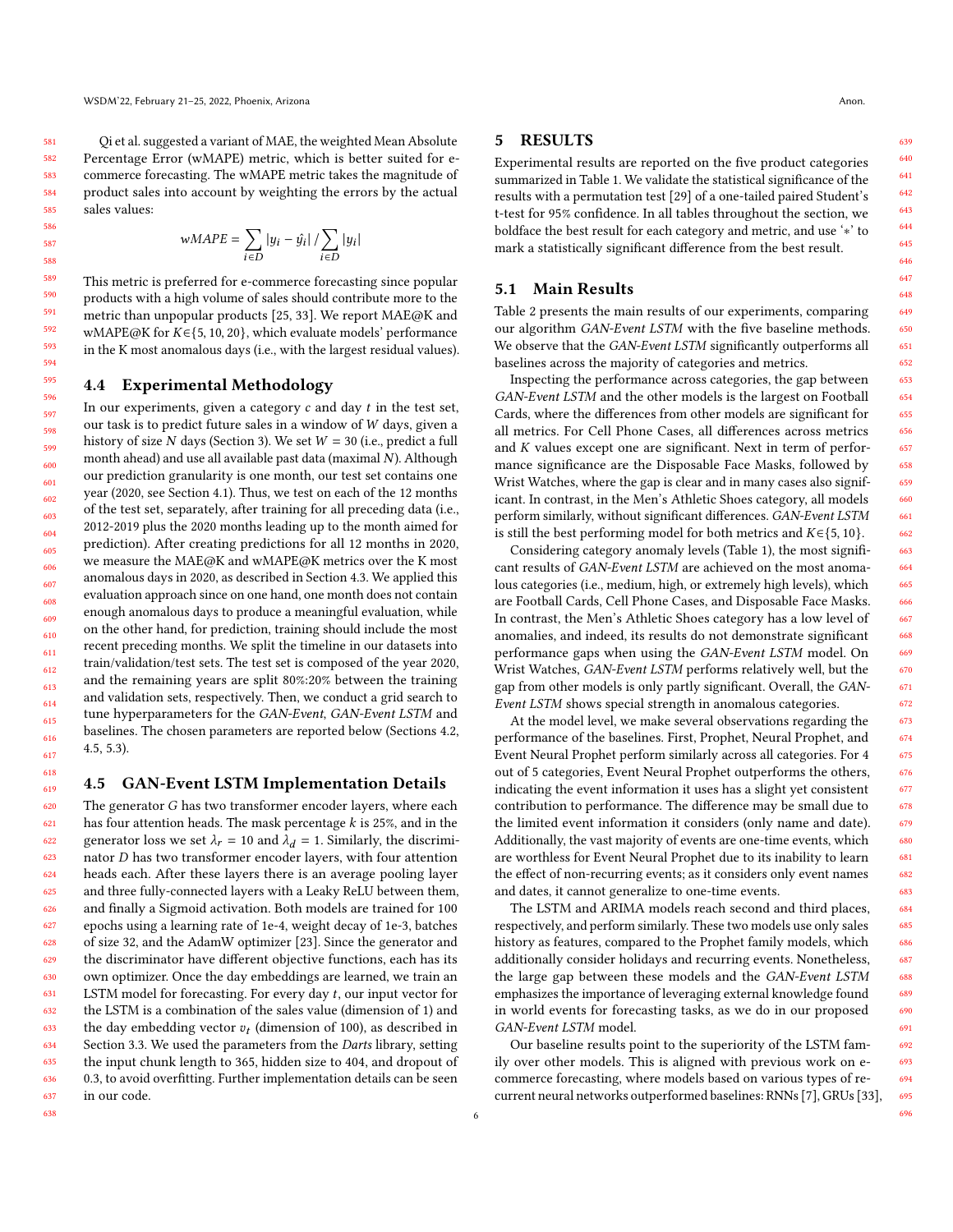<span id="page-6-1"></span>Leveraging World Events to Predict E-Commerce Consumer Demand under Anomaly WSDM'22, February 21-25, 2022, Phoenix, Arizona

Table 2: Main results of the sales forecasting task.

| Category       | Model                       | MAE@5    | wMAPE@5  | MAE@10   | wMAPE@10 | MAE@20  | wMAPE@20 |
|----------------|-----------------------------|----------|----------|----------|----------|---------|----------|
|                | <b>ARIMA</b>                | $6962*$  | $0.869*$ | 6867*    | $0.927*$ | $5752*$ | $0.937*$ |
|                | Prophet                     | 8104*    | $1.012*$ | 7529*    | $1.017*$ | $6264*$ | $1.020*$ |
| Cards          | Neural Prophet              | 7971*    | $0.995*$ | $7233*$  | $0.977*$ | $6012*$ | $0.979*$ |
|                | <b>Event Neural Prophet</b> | 7802*    | $0.974*$ | $7126*$  | $0.962*$ | 5944*   | $0.968*$ |
|                | <b>LSTM</b>                 | 6453*    | $0.806*$ | 6560*    | $0.886*$ | 5478*   | $0.892*$ |
|                | GAN-Event LSTM              | 3239     | 0.404    | 4592     | 0.620    | 4012    | 0.653    |
|                | <b>ARIMA</b>                | $7410*$  | $0.845*$ | $6175*$  | $0.815*$ | $5329*$ | $0.850*$ |
|                | Prophet                     | 8863*    | $1.011*$ | 7699*    | $1.016*$ | $6421*$ | $1.024*$ |
| Cases<br>Masks | Neural Prophet              | 9068*    | $1.034*$ | $7731*$  | $1.020*$ | $6125*$ | $0.977*$ |
|                | <b>Event Neural Prophet</b> | 8877*    | $1.013*$ | $7027*$  | $0.927*$ | 5650*   | $0.901*$ |
|                | <b>LSTM</b>                 | 7263     | 0.829    | $6120*$  | $0.808*$ | 5219*   | $0.832*$ |
|                | GAN-Event LSTM              | 5241     | 0.598    | 3960     | 0.522    | 3562    | 0.568    |
|                | <b>ARIMA</b>                | 26275    | 1.002    | 19551*   | $1.006*$ | 14010   | 1.005    |
|                | Prophet                     | 26929*   | $1.027*$ | $20261*$ | $1.043*$ | 14409   | 1.034    |
|                | Neural Prophet              | $27246*$ | $1.039*$ | 19424    | 0.999    | 14514   | 1.041    |
|                | <b>Event Neural Prophet</b> | 26113    | 0.996    | $19776*$ | $1.018*$ | 14136   | 1.014    |
|                | <b>LSTM</b>                 | 26284    | 1.002    | 19502*   | $1.003*$ | 13972   | 1.002    |
|                | GAN-Event LSTM              | 22166    | 0.845    | 16766    | 0.863    | 12732   | 0.913    |
|                | <b>ARIMA</b>                | 1386*    | $0.868*$ | $1245*$  | $0.864*$ | $1121*$ | $0.892*$ |
|                | Prophet                     | 1591*    | $0.997*$ | $1491*$  | $1.035*$ | $1318*$ | $1.049*$ |
|                | Neural Prophet              | 1510     | 0.946    | $1397*$  | $0.970*$ | $1260*$ | $1.003*$ |
|                | <b>Event Neural Prophet</b> | 1491     | 0.934    | $1357*$  | $0.941*$ | $1210*$ | $0.963*$ |
|                | <b>LSTM</b>                 | $1394*$  | $0.873*$ | $1268*$  | $0.880*$ | $1102*$ | $0.878*$ |
|                | <b>GAN-Event LSTM</b>       | 1006     | 0.630    | 844      | 0.586    | 816     | 0.649    |
|                | <b>ARIMA</b>                | 13063    | 1.000    | 9483     | 1.007    | 6351    | 0.990    |
| Watches        | Prophet                     | 13079    | 1.001    | 9427     | 1.001    | 6427    | 1.001    |
| Shoes          | Neural Prophet              | 13043    | 0.998    | 9440     | 1.003    | 6238    | 0.972    |
|                | <b>Event Neural Prophet</b> | 13021    | 0.997    | 9523     | 1.011    | 6236    | 0.972    |
|                | <b>LSTM</b>                 | 13044    | 0.999    | 9451     | 1.004    | 6434    | 1.003    |
|                | <b>GAN-Event LSTM</b>       | 12851    | 0.984    | 9231     | 0.980    | 6272    | 0.977    |

and LSTMs [\[2\]](#page-8-16). The latter study also found that LSTM outperformed both ARIMA and Prophet, while ARIMA obtained better results than Prophet, similarly to our own results.

## 5.2 Impact of Events Embedding

In this section, we study different event embedding methods and their effect. We leverage the LSTM model as the forecasting method as it reached the best performance among our baselines (Table [2\)](#page-6-1).

Event LSTM. We suggest a baseline where we consider all events without any knowledge about their associations. Instead of having a GAN generating event representations thus dissociating some of the non-association relations, we use average pooling to aggregate all input event vectors into a single vector of size  $d$ . Once the embedding is created, similar to what was performed in GAN Event LSTM, we concatenate the sales value, creating a vector with dimension  $d + 1$ , which is then used as input to the LSTM network.

Weighted Event LSTM. One might hypothesize that only large events have impact on forecasting. We therefore suggest a baseline which weighs each event based on its impact on the world. Similar to Event LSTM, we disregard the underlying association between the events, and apply a weighted average as a pooling method, where the weight of each input event vector is based on the number of links of the event's Wikipedia entry.

Table [3](#page-6-2) shows the comparison results. We can see that the GAN-Event LSTM outperforms all LSTM baselines, consistently across all categories and metrics except for two metrics in Shoes which are not statistically significant. Across other categories, most differences are statsitically significant. The performance gap is especially large in anomalous categories (i.e., Cards, Cases, and Watches). Yet, the event-based baselines (i.e., Event LSTM and Weighted Event LSTM) are outperformed by the plain LSTM, which predicts based on previous sales information only, across the majority of categories and metrics. This indicates that the way external event information

Table 3: Comparison of LSTM models.

<span id="page-6-2"></span>

|                |                            |         | $K=5$<br>$K=10$ |         |          | $K=20$  |              |  |
|----------------|----------------------------|---------|-----------------|---------|----------|---------|--------------|--|
| Category Model |                            | MAE.    | <b>wMAPE</b>    | MAE.    | wMAPE.   | MAE     | <b>wMAPE</b> |  |
|                | <b>LSTM</b>                | 6453*   | $0.806*$        | 6560*   | $0.886*$ | 5478*   | $0.892*$     |  |
|                | Event LSTM                 | 7634*   | $0.953*$        | 7196*   | $0.972*$ | 5910*   | $0.962*$     |  |
| Cards          | Weighted Event LSTM        | $7621*$ | $0.951*$        | 7468*   | $1.008*$ | $6137*$ | $0.999*$     |  |
|                | <b>GAN-Event LSTM</b>      | 3239    | 0.404           | 4592    | 0.620    | 4012    | 0.653        |  |
|                | <b>LSTM</b>                | 7263    | 0.829           | $6120*$ | $0.808*$ | $5219*$ | $0.832*$     |  |
|                | Event LSTM                 | 11380*  | 1.298*          | $9272*$ | $1.224*$ | 6758*   | $1.077*$     |  |
| Cases          | Weighted Event LSTM 12714* |         | $1.450*$        | 10239*  | $1.351*$ | 7607*   | $1.213*$     |  |
|                | <b>GAN-Event LSTM</b>      | 5241    | 0.598           | 3960    | 0.522    | 3562    | 0.568        |  |
|                | <b>LSTM</b>                | 26284   | 1.002           | 19502*  | $1.003*$ | 13972   | 1.002        |  |
| Masks          | Event LSTM                 | 27134   | 1.035           | 19008   | 0.978    | 14603   | 1.047        |  |
|                | Weighted Event LSTM        | 27836   | 1.062           | 18677   | 0.961    | 14099   | 1.011        |  |
|                | <b>GAN-Event LSTM</b>      | 22166   | 0.845           | 16766   | 0.863    | 12732   | 0.913        |  |
|                | <b>LSTM</b>                | 1394*   | 0.873*          | 1268*   | $0.880*$ | 1102*   | $0.878*$     |  |
| Watches        | Event LSTM                 | 1549    | 0.970           | 1204*   | $0.836*$ | 973     | 0.774        |  |
|                | Weighted Event LSTM        | 1566*   | $0.981*$        | 1298*   | $0.901*$ | 1024*   | $0.815*$     |  |
|                | <b>GAN-Event LSTM</b>      | 1006    | 0.630           | 844     | 0.586    | 816     | 0.649        |  |
|                | <b>LSTM</b>                | 13044   | 0.999           | 9451    | 1.004    | 6434    | 1.003        |  |
| Shoes          | Event LSTM                 | 13035   | 0.998           | 9422    | 1.001    | 6512    | 1.015        |  |
|                | Weighted Event LSTM        | 12441   | 0.952           | 9257    | 0.983    | 6550    | 1.021        |  |
|                | <b>GAN-Event LSTM</b>      | 12851   | 0.984           | 9231    | 0.980    | 6272    | 0.977        |  |

is being incorporated into the model is of high importance. In the Event LSTM model, simple pooling methods do not appear to capture complex relations between events and generate noise instead of meaningful features. It can also be observed that pooling by plain average is preferable to weighted average across most categories and metrics. Overall, these observations reinforce the value of our GAN-Event, which effectively captures meaningful event information.

## <span id="page-6-0"></span>5.3 Impact of Model Architecture

The GAN-Event LSTM is an architecture based on an LSTM. Another common architecture for time series forecasting is convolutional neural networks (CNN). In this section, we compare our GAN-Event LSTM with a GAN-Event CNN, an implementation based on a CNN architecture instead of LSTM. Specifically, we use a variant of CNN, named temporal convolutional networks (TCN) [\[1\]](#page-8-48), which is an adaptation of the CNN architecture for time series prediction. A TCN consists of dilated, causal one-dimensional convolutional layers with the same input and output lengths. We reported the model's parameters in our code.

Table [4](#page-7-0) summarizes the comparison results over our test set. It can be seen that GAN-Event LSTM outperforms GAN-Event CNN across all categories and metrics, except for Men's Athletic Shoes. In this category, both models perform similarly and do not achieve good results, as their wMAPE is near to 1, with 2 out of 5 categories with statistical significance for all results.

A similar finding, indicating that a CNN architecture performs substantially worse in forecasting tasks in e-commerce, was reported in [\[33\]](#page-8-1). LSTMs proved to be effective and scalable for several learning problems related to sequential data [\[15\]](#page-8-49), and it is therefore not surprising they are superior to CNNs in sales forecasting.

#### 5.4 Impact of GAN Loss Functions

In this section, we compare several distance functions and evaluate their effect on the GAN-Event LSTM's performance. While Hausdorff is used as a loss function, notice the function  $d(\cdot)$  defined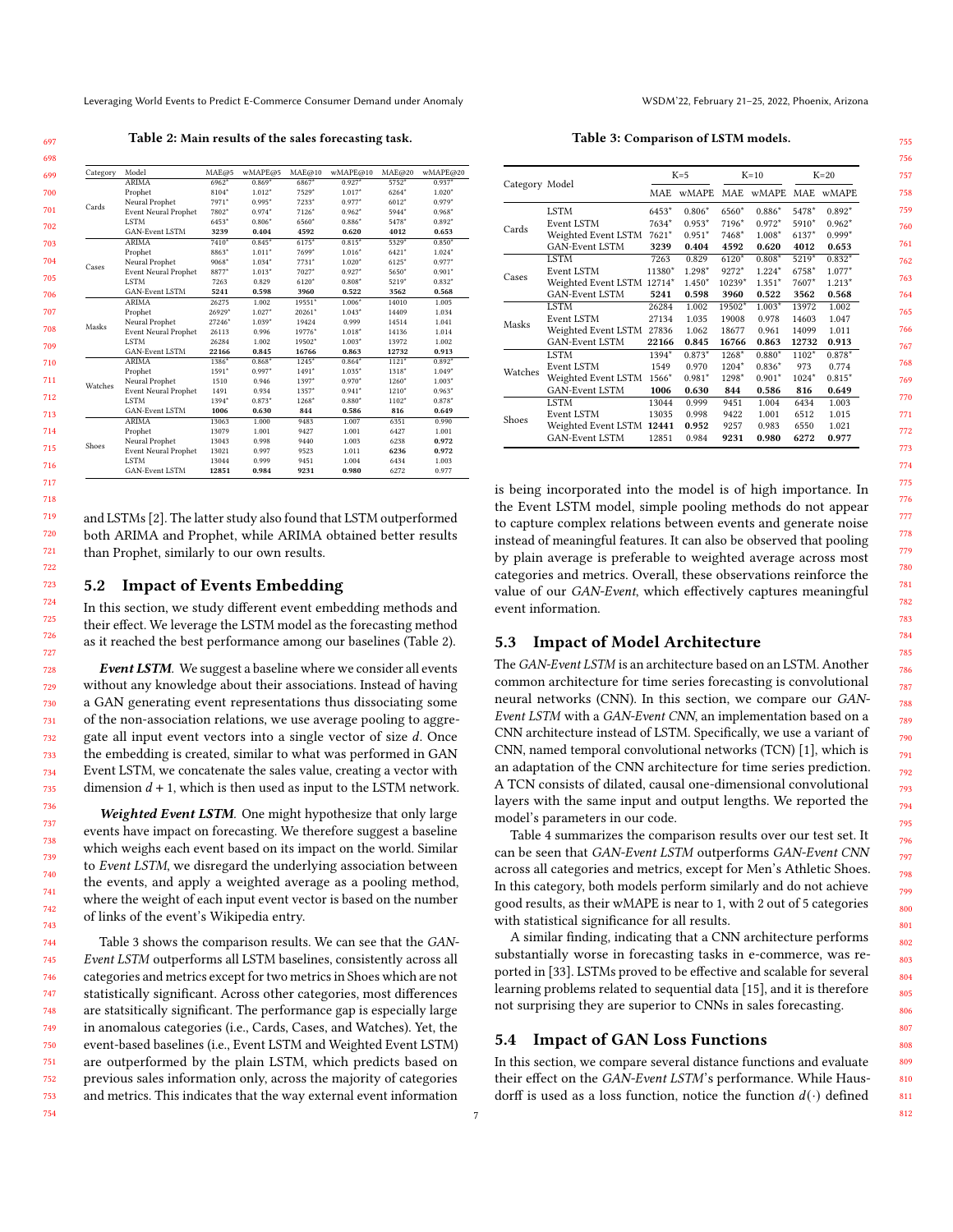Table 4: Comparison of GAN-Event architectures.

<span id="page-7-0"></span>

|          |                       | $K=5$      |              | $K=10$     |              | $K=20$     |              |
|----------|-----------------------|------------|--------------|------------|--------------|------------|--------------|
| Category | Model                 | <b>MAE</b> | <b>wMAPE</b> | <b>MAE</b> | <b>wMAPE</b> | <b>MAE</b> | <b>wMAPE</b> |
|          | <b>GAN-Event CNN</b>  | 7982*      | $0.996*$     | $7361*$    | $0.994*$     | $6127*$    | $0.998*$     |
| Cards    | <b>GAN-Event LSTM</b> | 3239       | 0.404        | 4592       | 0.620        | 4012       | 0.653        |
| Cases    | GAN-Event CNN         | 8809       | 1.005        | $7269*$    | $0.959*$     | 5892       | 0.939        |
|          | <b>GAN-Event LSTM</b> | 5241       | 0.598        | 3960       | 0.522        | 3562       | 0.568        |
| Masks    | <b>GAN-Event CNN</b>  | 26586      | 1.014        | 19678      | 1.013        | 13966      | 1.002        |
|          | GAN-Event LSTM        | 22166      | 0.845        | 16766      | 0.863        | 12732      | 0.913        |
| Watches  | GAN-Event CNN         | $1610*$    | $1.009*$     | $1467*$    | $1.018*$     | $1273*$    | $1.013*$     |
|          | <b>GAN-Event LSTM</b> | 1006       | 0.630        | 844        | 0.586        | 816        | 0.649        |
| Shoes    | <b>GAN-Event CNN</b>  | 12890      | 0.987        | 9136       | 0.970        | 6230       | 0.971        |
|          | <b>GAN-Event LSTM</b> | 12851      | 0.984        | 9231       | 0.980        | 6272       | 0.977        |

<span id="page-7-1"></span>Table 5: Comparison of distance functions within the Hausdorff loss.

|          |                |       | $K=5$        |            | $K=10$       | $K=20$     |              |
|----------|----------------|-------|--------------|------------|--------------|------------|--------------|
| Category | Function       | MAE.  | <b>wMAPE</b> | <b>MAE</b> | <b>wMAPE</b> | <b>MAE</b> | <b>wMAPE</b> |
|          | L1             | 3878  | 0.484        | 5151       | 0.696        | 4346       | 0.708        |
| Cards    | L <sub>2</sub> | 3359  | 0.419        | 4797       | 0.648        | 4043       | 0.658        |
|          | Cosine         | 3239  | 0.404        | 4592       | 0.620        | 4012       | 0.653        |
|          | L1             | 5746  | 0.656        | 5447       | 0.719        | 4952*      | $0.790*$     |
| Cases    | L <sub>2</sub> | 6023  | 0.687        | 5967*      | $0.787*$     | 4690*      | $0.748*$     |
|          | Cosine         | 5241  | 0.598        | 3960       | 0.522        | 3562       | 0.568        |
|          | L1             | 22045 | 0.841        | 16986      | 0.874        | 12895      | 0.925        |
| Masks    | L <sub>2</sub> | 24392 | 0.930        | 17841      | 0.918        | 12308      | 0.883        |
|          | Cosine         | 22166 | 0.845        | 16766      | 0.863        | 12732      | 0.913        |
|          | L1             | 1039  | 0.651        | 919        | 0.638        | 766        | 0.610        |
| Watches  | L <sub>2</sub> | 1595* | $1.000*$     | 1107       | 0.768        | 875        | 0.697        |
|          | Cosine         | 1006  | 0.630        | 844        | 0.586        | 816        | 0.649        |
|          | L1             | 12762 | 0.977        | 9038       | 0.960        | 6211       | 0.968        |
| Shoes    | L <sub>2</sub> | 12656 | 0.969        | 9127       | 0.969        | 6240       | 0.972        |
|          | Cosine         | 12851 | 0.984        | 9231       | 0.980        | 6272       | 0.977        |

in Eq. [3](#page-2-3) can be any distance function. Therefore, we compare the cosine distance used in our model (Section [3.1\)](#page-2-0) to  $L_1$  and  $L_2$  norms, two commonly used distance metrics [\[18\]](#page-8-50). Using these metrics, we define the following  $d(\cdot)$  functions, where x and y are vectors:

- $d_{cosine}(x, y) = 1 cos(x, y)$
- $d_{L_1}(x, y) = |x y|$
- $d_{L_2}(x, y) = (x y)^2$

Inspired by natural language processing methods [\[21\]](#page-8-51), an additional loss function that could have been considered is the Categorical Cross-Entropy loss. This loss predicts the correct word out of a given vocabulary, and thus it is inappropriate for our setup; note that world events do not form a closed vocabulary (considering yetto-be-known future events) and their representation is continuous (in the  $\mathbb{R}^d$  space).

Table [5](#page-7-1) summarizes the comparison results. We can observe that cosine distance performs best as the distance function in the Hausdorff loss, for the majority of metrics across all categories. This observation can be explained by the nature of the world event embeddings; these are created by Wikipedia2Vec [\[43\]](#page-8-14), which also applied the cosine metric between entities (e.g., events) in its optimization process.

#### 5.5 Ablation Tests

In this section, we set out to further explore the contribution of the GAN-Event LSTM's components, and report the results in Table [6.](#page-7-2) We experiment with a version of GAN-Event LSTM without the

<span id="page-7-2"></span>Table 6: Performance when excluding key model components.

|                |                       |        | $K=5$        | $K=10$  |           | $K=20$                                                            |              |
|----------------|-----------------------|--------|--------------|---------|-----------|-------------------------------------------------------------------|--------------|
| Category Model |                       | MAE.   | <b>wMAPE</b> |         | MAE wMAPE | MAE                                                               | <b>wMAPE</b> |
|                | <b>GAN-Event LSTM</b> | 3239   | 0.404        | 4592    | 0.620     | 4012                                                              | 0.653        |
| Cards          | - Discriminator       | 7636*  | $0.953*$     | $7412*$ | $1.001*$  | $6042*$                                                           | $0.984*$     |
|                | - Reconstruction loss | 6623*  | $0.827*$     | 6573*   | $0.888*$  | 5346*                                                             | $0.871*$     |
|                | - Hausdorff wrapper   | 5256*  | $0.656*$     | 5884*   | $0.795*$  | 5071*                                                             | $0.826*$     |
|                | <b>GAN-Event LSTM</b> | 5241   | 0.598        | 3960    | 0.522     | 3562                                                              | 0.568        |
| Cases          | $-$ Discriminator $*$ | 11856* | $1.353*$     | 9192*   | $1.213*$  | 6478*                                                             | $1.033*$     |
|                | - Reconstruction loss | 7882*  | $0.899*$     | $7149*$ | $0.943*$  | 5741*                                                             | $0.915*$     |
|                | - Hausdorff wrapper   | 6897*  | $0.787*$     | 5844*   | $0.771*$  | 4902*                                                             | $0.782*$     |
|                | <b>GAN-Event LSTM</b> | 22166  | 0.845        | 16766   | 0.863     | 12732                                                             | 0.913        |
| Masks          | - Discriminator       | 27414* | $1.046*$     | 16921   | 0.871     | 13175                                                             | 0.945        |
|                | - Reconstruction loss | 23968  | 0.914        | 16903   | 0.870     | 12398                                                             | 0.889        |
|                | - Hausdorff wrapper   | 22851  | 0.871        | 16972   | 0.873     | 12552<br>816<br>806<br>644<br>726<br>6272<br>6310<br>6322<br>6303 | 0.900        |
|                | <b>GAN-Event LSTM</b> | 1006   | 0.630        | 844     | 0.586     |                                                                   | 0.649        |
| Watches        | - Discriminator       | 1068   | 0.669        | $957*$  | $0.664*$  |                                                                   | 0.641        |
|                | - Reconstruction loss | 864    | 0.541        | 659     | 0.458     |                                                                   | 0.513        |
|                | - Hausdorff wrapper   | 842    | 0.527        | 790     | 0.549     |                                                                   | 0.578        |
|                | <b>GAN-Event LSTM</b> | 12851  | 0.984        | 9231    | 0.980     |                                                                   | 0.977        |
|                | - Discriminator       | 13133  | 1.005        | 9692    | 1.029     |                                                                   | 0.983        |
| Shoes          | - Reconstruction loss | 12998  | 0.995        | 9242    | 0.982     |                                                                   | 0.985        |
|                | - Hausdorff wrapper   | 12743  | 0.975        | 9121    | 0.969     |                                                                   | 0.982        |

discriminator ( $\lambda_d = 0$ ), and then with a model without the reconstruction loss ( $\lambda_r = 0$ ). It can be seen that both components of the architecture have a significant impact on performance. As an additional ablation test, we consider removing the Hausdorff loss, i.e., leveraging the reconstruction loss presented in Eq. [1,](#page-2-1) rather than the Hausdorff Loss presented in Eq. [3.](#page-2-3) We observe that removing the Hausdorff wrapper degrades performance significantly in 2 out of 5 categories, and insignificantly in other categories.

#### 6 CONCLUSIONS

In this paper, we presented a novel method of leveraging external knowledge found in world events for sales forecasting during anomalies in e-commerce. We introduced a transformer-based architecture that learns to create an embedding of a day based on its events. Our approach leverages world events and their textual representations, extracted from Wikipedia. It extracts an approximation of the association between the day's events. This approximation, together with the events' text embeddings, are leveraged in a transformerbased encoder to create a day's embedding. These days' embeddings are integrated into an LSTM model to forecast future consumer behavior, a critically important task in numerous e-commerce applications and systems. We empirically evaluate our method over a large e-commerce product sales dataset from eBay. We compare our model to the SOTA approaches for time series prediction, including models that consider events, but not their textual representations, and show significant statistical gains. We hypothesize that these performance gains stem from deeper semantic understanding of the events themselves. This understanding allows generalization for never-before seen events and estimating their impact on future sales. We show that learning the events' association as compared to merely leveraging all the day's events semantics has a significant impact on performance. We perform several ablation tests and study the need for each part of the architecture. To the best of our knowledge, this work is the first to successfully show the merit of leveraging world events and their semantics to predict economic behavior during otherwise unpredicted anomalies.